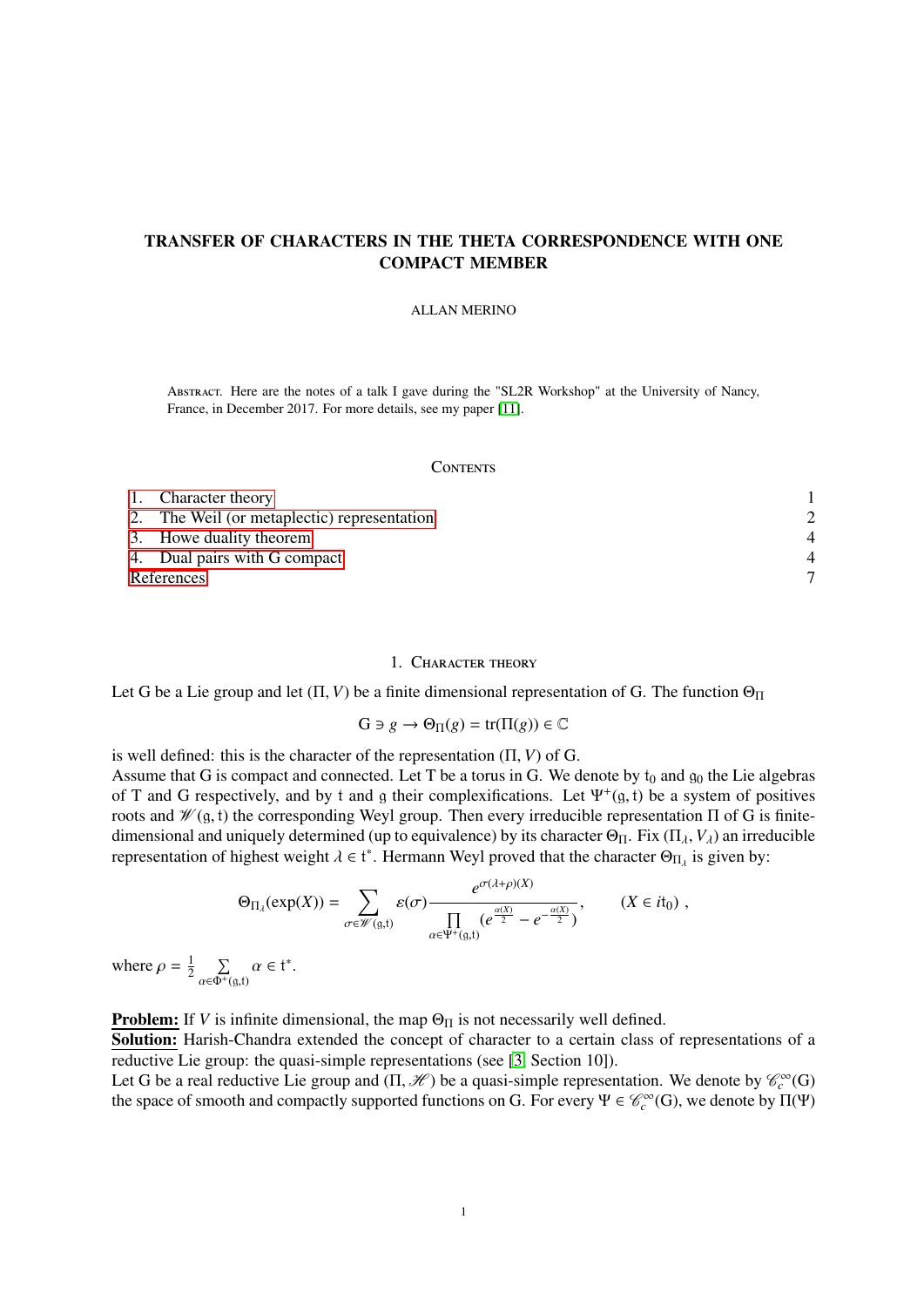the bounded operator on  $\mathcal{H}$  given by:

$$
\Pi(\Psi)=\int_{\mathcal{G}}\Psi(g)\Pi(g)dg\,.
$$

**Theorem 1.1.** *For every*  $\Psi \in \mathcal{C}_c^{\infty}(G)$ ,  $\Pi(\Psi)$  *is a trace class operator and the corresponding map*:

$$
\Theta_{\Pi}:\mathscr{C}_c^\infty(G)\ni\Psi\to\mathrm{tr}(\Pi(\Psi))\in\mathbb{C}
$$

*is a distribution (in the sense of Laurent Schwartz). Moreover, there exists a locally integrable function*  $\Theta_{\Pi}$  *on* G, *analytic on* G<sup>reg</sup>, *such that*  $\Theta_{\Pi} = T_{\Theta_{\Pi'}}$  *i.e. for every*  $\Psi \in \mathcal{C}_c^\infty(G)$ *,* 

$$
\Theta_\Pi(\Psi) = \int_{\mathcal{G}} \Psi(g) \Pi(g) dg \, .
$$

*Proof.* See [\[4,](#page-6-3) Section 5] and [\[5,](#page-6-4) Theorem 2].

Harish-Chandra proved in [\[6\]](#page-6-5) that G has discrete series representations if and only if G has a compact Cartan subgroup. Assume that G has such a Cartan subgroup T and let K be a maximal compact subgroup of G s.t.  $T \subseteq K \subseteq G$ . Let  $(\Pi, \mathcal{H}_{\Pi})$  be a discrete series representation of G with Harish-Chandra parameter  $\lambda$  (see [\[9,](#page-6-6) Proposition 9.6] and [9, Theorem 9.20]). We will denote by  $\Theta_{\Pi_{\lambda}}$  the character of the representation  $\Pi_{\lambda}$  and let to be the Lie algebra of T. For every  $X \in t^{\text{reg}}$  we have: representation  $\Pi_{\lambda}$  and let  $t_0$  be the Lie algebra of T. For every  $X \in t_0^{\text{reg}}$  $_{0}^{\text{reg}}$ , we have:

$$
\Theta_{\Pi_{\lambda}}(\exp(X)) = (-1)^{\frac{1}{2}\dim(G/K)} \sum_{w \in \mathscr{W}(\mathfrak{k})} \varepsilon(w) \frac{e^{w\lambda(X)}}{\prod\limits_{\alpha \in \Phi^+( \mathfrak{g}, \mathfrak{t})} (e^{\frac{\alpha(X)}{2}} - e^{-\frac{\alpha(X)}{2}})}, \qquad (x \in t_0),
$$

where  $\mathcal{W}(f) = N_K(T)/T$  is the compact Weyl group (see [\[6\]](#page-6-5)).

Many other authors had been interested in characters theory. We can for example mentionned Rossmann ([\[12\]](#page-6-7)), who proved Kirillov formula (see [\[8\]](#page-6-8)) for discrete series representations, and Enright ([\[2\]](#page-6-9)), who, using cohomological methods, established a formula for the character of a unitary highest weight module of a simple Lie group. Quickly, let  $(G, K)$  be an hermitian symmetric pair with G simple and  $(\Pi, \mathcal{H}_{\Pi})$  be a representation of G of highest weight  $\lambda - \rho$ . Then, the character  $\Theta_{\Pi}$  is given by the following formula:

(1) 
$$
\prod_{\alpha>0}(e^{\frac{\alpha(x)}{2}}-e^{-\frac{\alpha(x)}{2}})\Theta_{\Pi}(\exp(x))=\sum_{\omega\in\mathscr{W}_{\lambda}^{\dagger}}(-1)^{l_{\lambda}(\omega)}\Theta(K,\Lambda(\omega,\lambda))(\exp(x)), \qquad (x\in\mathfrak{t}^{\text{reg}}),
$$

where  $\mathscr{W}^{\mathfrak{k}}_{\lambda}$  $\lambda_{\lambda}^{t}$  is defined in [\[2\]](#page-6-9), definition 2.1, and Θ(K,  $\Lambda(\omega,\lambda)$ )(exp(*x*)) is the character of a K-representation at weight  $\Lambda(\omega,\lambda)$  with  $\Lambda(\omega,\lambda)$  is defined in [2] Corollary 2.3] of highest weight  $\Lambda(\omega, \lambda)$ , with  $\Lambda(\omega, \lambda)$  is defined in [\[2,](#page-6-9) Corollary 2.3].

### 2. The Weil (or metaplectic) representation

<span id="page-1-0"></span>A classical construction of this representation uses the Stone-Von Neumann theorem (in fact, using the Heisenberg group and their representations, we obtain a projective representation of Sp(W), and hence a representation of a double cover of  $Sp(W)$ , the metaplectic group). We can for example consult [\[10\]](#page-6-10). But here, I recall and use a much more explicit construction of this representation, done by Anne-Marie Aubert and Tomasz Przebinda and published in 2016 (see [\[1\]](#page-6-11))

Let  $(W, \langle \cdot, \cdot \rangle)$  be a real symplectic vector space and let  $W = X \oplus Y$  be a complete polarisation of W. Let Sp(W) be the symplectic group associated with  $(W, \langle \cdot, \cdot \rangle)$  and J a positive complex structure on W, i.e.  $J \in sp(W)$ ,  $J^2 = -1$  such that the bilinear symetric form  $\langle J \cdot, \cdot \rangle$  is positive definite. For every *g* ∈ G,

 $\Box$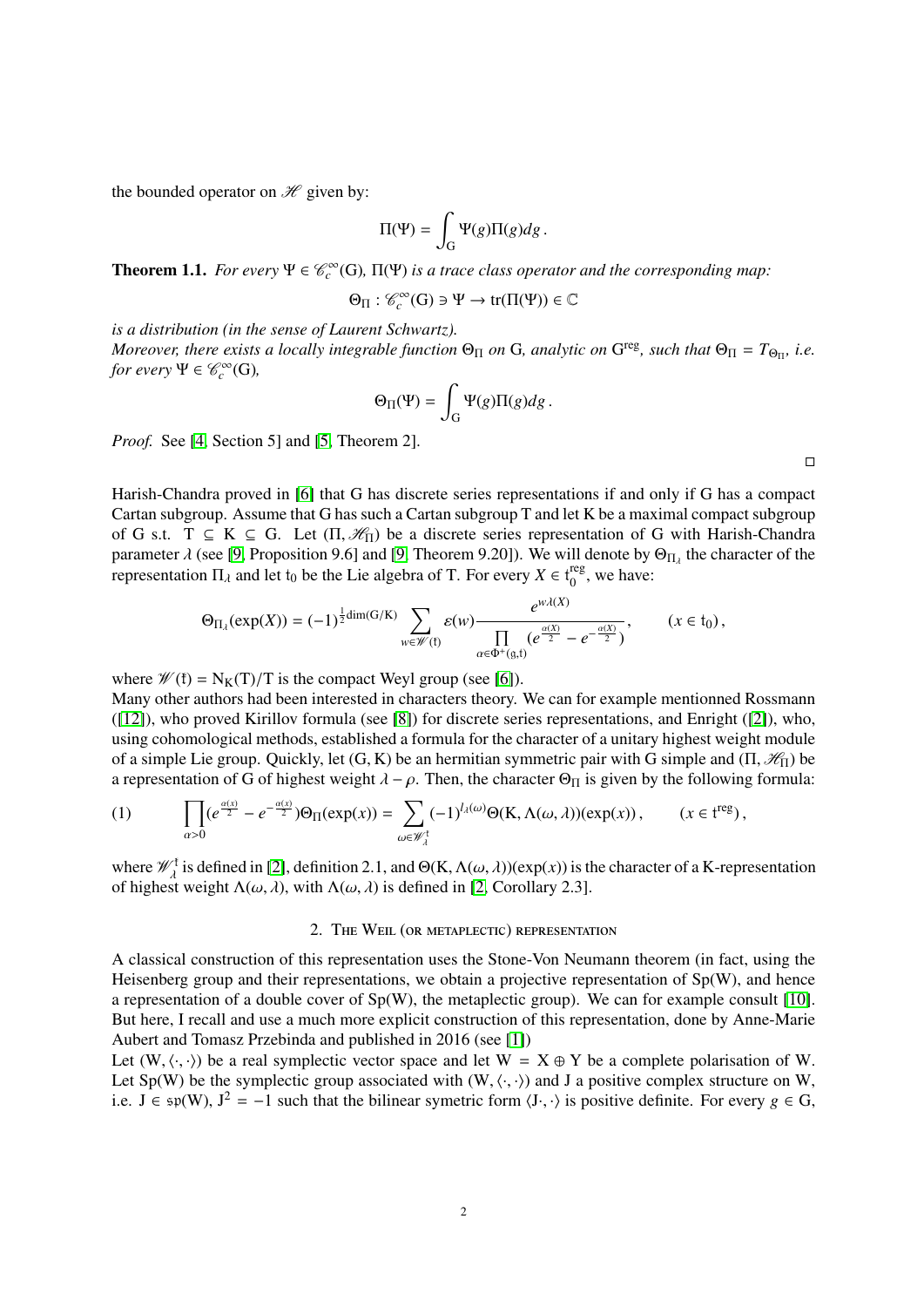we define  $J_g = J^{-1}(g - 1)$ . It is easy to show that the restriction  $J_g : J_g W \to J_g W$  is well defined and invertible.

## Metaplectic group:

$$
\widetilde{\mathrm{Sp}}(\mathrm{W}) = \{ \widetilde{g} = (g, \xi) \in \mathrm{Sp}(\mathrm{W}) \times \mathbb{C}^*, \xi^2 = \det((-i\mathrm{J}_g)_{|_{J_g\mathrm{W}}})^{-1} \}.
$$

Remark: If det( $g - 1$ )  $\neq 0$ , then  $\xi^2 = \det(i(g - 1))^{-1}$ . Denote by pr the natural projection associated to the agreement  $\widetilde{S}_P(W)$  of  $S_P(W)$ the covering  $\widetilde{Sp}(W)$  of  $Sp(W)$ 

$$
Sp(W) \ni \widetilde{g} = (g, \xi) \to pr(\widetilde{g}) = g \in Sp(W),
$$

and let  $\chi$  be the character of R given by  $\chi(r) = e^{2i\pi r}$ . We consider

$$
\Theta(\widetilde{g}) = \xi, \qquad \Upsilon(\widetilde{g}) = \Theta(\widetilde{g})t(g) = \Theta(\widetilde{g})\chi_{c(g)}\mu_{(g-1)W}, \qquad \left(\widetilde{g} = (g,\xi) \in \widetilde{\text{Sp}}(W)\right),
$$

where  $c(g)$ ,  $g \in Sp(W)$ , is the Cayley transform of *g* defined on the space  $(g - 1)W$  by

$$
c(g) : (g-1)W \ni (g-1)w \to (g+1)w + \text{Ker}(g-1) \in W/\text{Ker}(g-1),
$$

(see [\[1,](#page-6-11) Section 2.3] for more details),  $\chi_{c(g)} : W \to \mathbb{C}$  is given by  $\chi_{c(g)}(w) = \chi(\frac{1}{4})$ <br>is the Lebesgue measure on  $(a-1)W$  (we fix a normalization for the Lebesgue mo  $\frac{1}{4}$  $\langle c(g)w, w \rangle$ ), and  $\mu_{(g-1)W}$ is the Lebesgue measure on (*g*−1)W (we fix a normalization for the Lebesgue measure of every subspace of W so that the unit cube with respect to the inner product  $\langle \cdot, \cdot \rangle$  is 1).

**Twisted convolution:** for all  $\phi, \eta \in S(W)$  (the Schwartz space on W), we define the twisted convolution  $φ$ μη associated to the character  $χ$  is given by

$$
\phi\natural\eta(w)=\int_{\mathrm{W}}\phi(u)\eta(w-u)\chi(\frac{1}{2}\langle u,w\rangle)d\mu_{\mathrm{W}}(w)\,.
$$

We can extend this convolution to some distributions: in particular, for  $\phi \in S(W)$  and  $\widetilde{g} \in \widetilde{Sp}(W)$ , we get:

$$
T(\widetilde{g})\natural \phi(w) = \Theta(\widetilde{g}) \int_W \chi_{c(g)}(w)\phi(w-u)\chi(\frac{1}{2}\langle u,w\rangle) \ d\mu_W(w) \in {\rm S(W)}.
$$

### Weyl transform and Schwartz' kernel operator:

$$
S(W) \ni f \to \mathcal{K}f \in S(X \times X), \qquad (\mathcal{K}f)(x, x') = \int_Y f(x - x' + y)\chi(\frac{1}{2}\langle y, x + x'\rangle) \, d\mu_Y(y).
$$

This map is an isomorphism and extends to an isomorphism between the associated spaces of tempered distributions

$$
\mathscr{K}:S^*(W)\to S^*(X\times X),
$$

 $\mathscr{K}: S^*(W) \to S^*(X \times X)$ ,<br>where  $S^*(W)$  (resp.  $S^*(X \times X)$ ) is the space of tempered distributions on W (resp.  $X \times X$ ). Moreover, we consider the map Op defined by

$$
S(X \times X) \ni K \to \text{Op}(K) \in \text{Hom}(S(X), S(X)), \qquad \text{Op}(K)v(x) = \int_X K(x, x')v(x')d\mu_X(x').
$$

The map Op can be extended to  $S^*(X \times X)$  and the corresponding map

$$
Op: S^*(W) \to Hom(S(X), S^*(X))
$$

is an isomorphism.

Let  $\omega : \widetilde{\mathrm{Sp}}(W) \to \mathrm{Hom}(\mathrm{S}(X), \mathrm{S}^*(X))$  be the map given by

$$
\omega = \text{Op} \circ \mathscr{K} \circ \text{T}.
$$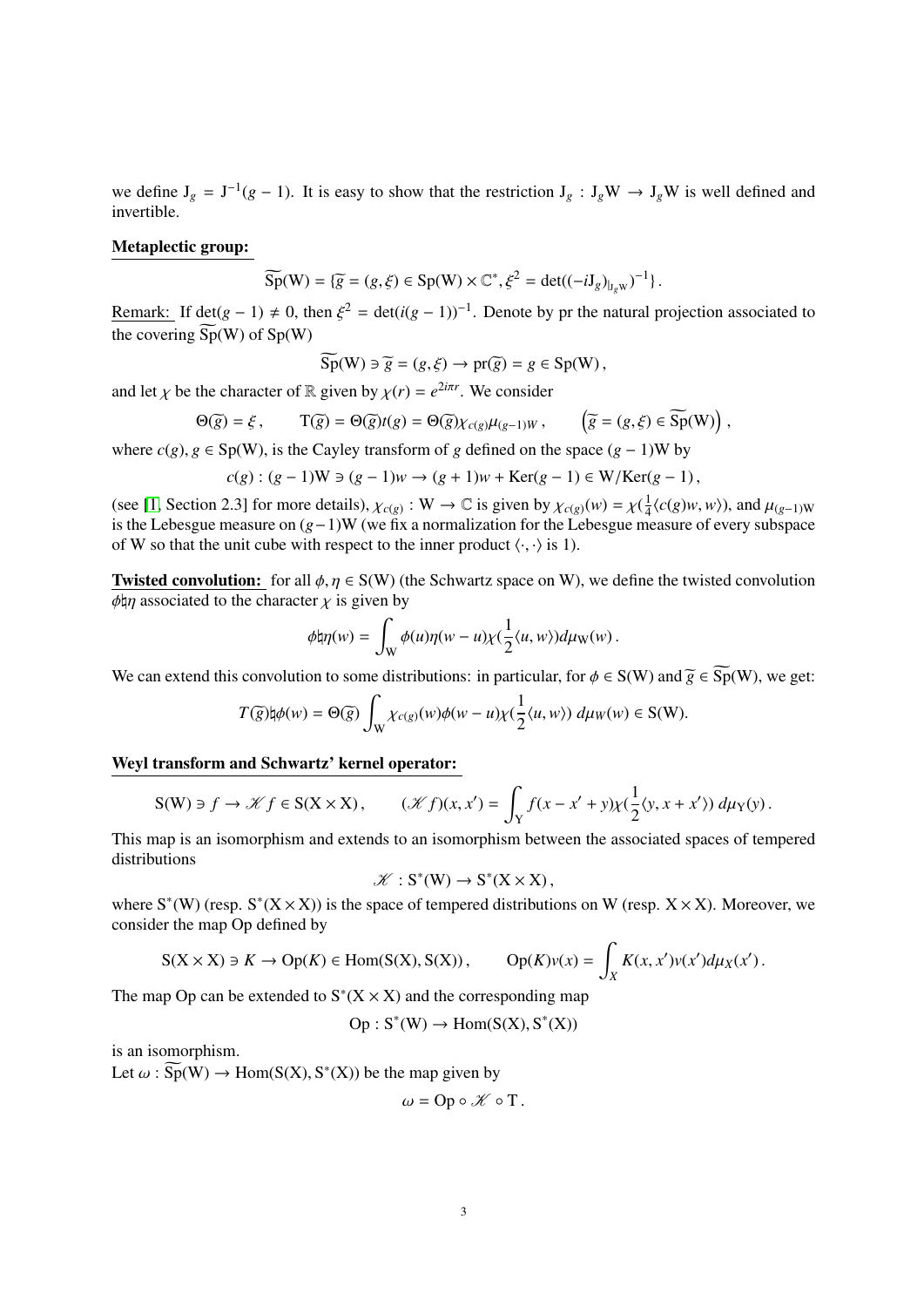As proved in [\[1,](#page-6-11) Section 4], we get that for every  $\tilde{g} \in \widetilde{Sp}(W)$  and  $v \in S(X)$ ,  $\omega(\tilde{g})v \in S(X)$  and that  $\omega(\widetilde{gh}) = \omega(\widetilde{g}) \circ \omega(\widetilde{h})$  for every  $\widetilde{g}, \widetilde{h} \in \widetilde{Sp}(W)$ . The operator  $\omega(\widetilde{g}) \in Hom(S(X), S(X))$  can be extended to  $L^2(X)$  by

$$
\omega(\widetilde{g})\phi = \lim_{\substack{\|\phi - \nu\|_2 \to 0 \\ \text{v\in S(X)}}} \omega(\widetilde{g})\nu\,, \qquad \left(\phi \in \mathrm{L}^2(\mathrm{X})\right)\,.
$$

**Theorem 2.1.** *For every*  $\widetilde{g} \in \widetilde{S}(W)$  *and*  $\phi \in L^2(X)$ *, the map* 

$$
\widetilde{\mathrm{Sp}}(W) \ni \widetilde{g} \to \omega(\widetilde{g})\phi \in L^2(X)\,,
$$

*is well-defined and continuous. Moreover,*  $\omega(\bar{g}) \in U(L^2(X))$ *, i.e.*  $\omega$  *is a faithful unitary representation of*<br> $\widetilde{S}_P(W)$  and for every  $\Psi \in \mathscr{C}^{\infty}(\widetilde{S}_P(W))$  we get:  $\widetilde{\mathrm{Sp}}(W)$ , and for every  $\Psi \in \mathscr{C}_c^\infty(\widetilde{\mathrm{Sp}}(W))$ , we get:

$$
\int_{\widetilde{\mathrm{Sp}}(\mathrm{W})} \Theta(\widetilde{g}) \Psi(\widetilde{g}) d\widetilde{g} = \mathrm{tr} \int_{\widetilde{\mathrm{Sp}}(\mathrm{W})} \Psi(\widetilde{g}) \omega(\widetilde{g}) d\widetilde{g},
$$

*where*  $d\overline{g}$  *is a Haar measure on*  $\widetilde{Sp}(W)$ *.* 

In the following, we write  $\mathcal{H} = L^2(X)$ ,  $\mathcal{H}^{\infty} = S(X)$  and  $\omega^{\infty}$  for the smooth representation on  $S(X)$  associated with  $\omega$ associated with  $\omega$ .

## 3. Howe duality theorem

<span id="page-3-0"></span>In this section, W is a vector space over  $\mathbb R$  endowed with a non-degenerate, skew-symmetric, bilinear form  $\langle \cdot, \cdot \rangle$  and  $(G, G')$  is an irreducible reductive dual pair in Sp(W).

**Lemma 3.1.** *Let*  $\widetilde{G} = pr^{-1}(G)$  *and*  $\widetilde{G'} = pr^{-1}(G')$  *be respectively the preimages of* G *and* G' *in the metaplectic group*  $\widetilde{\mathrm{Sp}}(W)$ *. Then*  $(\widetilde{G}, \widetilde{G'})$  *is a dual pair in*  $\widetilde{\mathrm{Sp}}(W)$ *.* 

Let  $\mathcal{R}(G,\omega)$  be the set of equivalence classes of irreducible admissible Hilbert representations of G which are infinitesimally equivalent to a quotient of  $\mathcal{H}^{\infty}$  by a closed  $\omega^{\infty}(\widetilde{G})$ -invariant subspace.<br>The identity maps of  $\widetilde{G}$  and  $\widetilde{G}'$  induce a homomorphism  $\widetilde{G} \times \widetilde{G'} \to \widetilde{G} \cdot \widetilde{G'} \subset$ 

The identity maps of  $\overline{G}$  and  $\overline{G'}$  induce a homomorphism  $\overline{G} \times \overline{G'} \to \overline{G} \cdot \overline{G'} \subset \overline{Sp}(W)$  that allows us to consider  $\omega_{\vert_{\widetilde{G}}}^{\infty}$  $\int_{\widetilde{G}\cdot\widetilde{G}'}$  as a representation of  $\widetilde{G}\times\widetilde{G'}$ .

**Theorem 3.2** (Howe's duality theorem, [\[7\]](#page-6-12)).  $\mathcal{R}(\overline{G} \cdot \overline{G}')$  *is the graph of a bijection between*  $\mathcal{R}(\overline{G}, \omega)$  *and*  $\mathcal{R}(\overline{G}')$  $\mathscr{R}(\widetilde{\mathrm{G}}',\omega)$ .

More precisely, if  $\Pi \in \mathcal{R}(\widetilde{G}, \omega)$ , we denote by N( $\Pi$ ) the intersection of all the closed  $\widetilde{G}$ -invariant subspaces N such that  $\Pi \approx \mathcal{H}^{\infty}/\mathcal{N}$ . Then, the space  $\mathcal{H}(\Pi) = \mathcal{H}^{\infty}/N(\Pi)$  is a  $\widetilde{G} \cdot \widetilde{G}'$ -module; more pre-<br>cisely  $\mathcal{H}(\Pi) = \Pi \otimes \Pi'$ , where  $\Pi'$  is a  $\widetilde{G}'$  module, not irreducible in general, cisely,  $\mathscr{H}(\Pi) = \Pi \otimes \Pi_1'$  $\mathcal{I}_1$ , where  $\Pi_1'$  $\frac{1}{1}$  is a  $\overline{G'}$ -module, not irreducible in general, but Howe's duality theorem says that there exists a unique irreducible quotient  $\Pi'$  of  $\Pi'_{1}$  with  $\Pi' \in \mathcal{R}(\widetilde{G'}, \omega)$  and  $\Pi \otimes \Pi' \in \mathcal{R}(\widetilde{G}, \widetilde{G'}, \omega)$ .<br>We will denote by  $\theta \in \mathcal{R}(\widetilde{G}, \omega)$  the corresponding bijection We will denote by  $\theta$ :  $\mathcal{R}(\overline{G}, \omega) \to \mathcal{R}(\overline{G'}, \omega)$  the corresponding bijection.

# 4. Dual pairs with G compact

<span id="page-3-1"></span>Let  $(W, \langle \cdot, \cdot \rangle)$  be a real symplectic space,  $W = X \oplus Y$  be a complete polarization of W and  $(G, G')$  be an irreducible dual pair in Sp(W) with G compact. By classification (see [13]), there are three cases for G' irreducible dual pair in  $Sp(W)$  with G compact. By classification (see [\[13\]](#page-6-13)), there are three cases for G', namely Sp $(2n, \mathbb{R})$ , U $(p, q, \mathbb{C})$  and O<sup>\*</sup> $(2n, \mathbb{H})$ .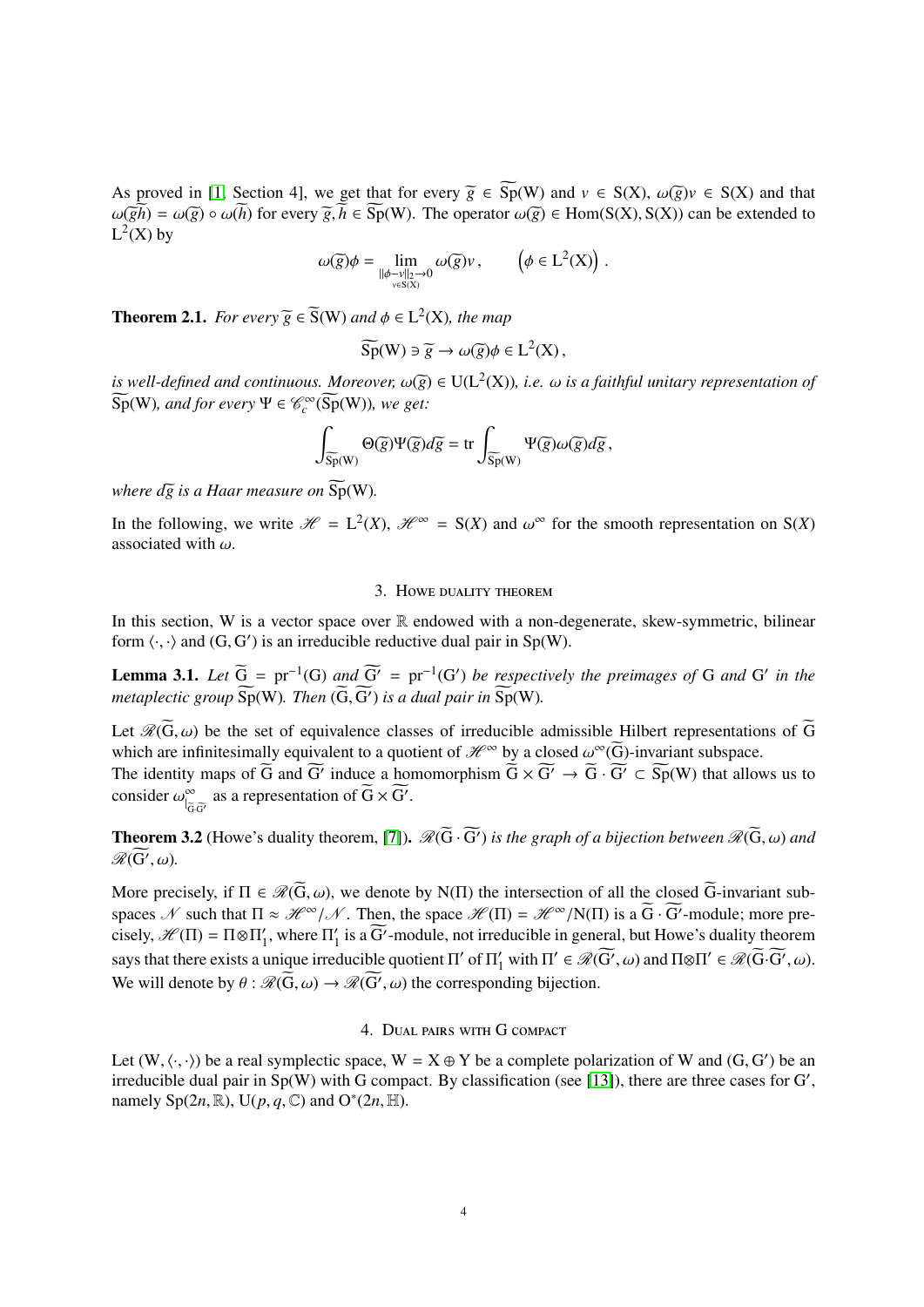*Remark* 4.1. If one member is compact, the situation is a bit different. In this context,  $(\Pi, V_{\Pi})$  is a subrepresentation of  $(\omega^{\infty}, \mathcal{H}^{\infty})$  and in particular, its isotypic component V(Π) is a closed subspace of  $S(Y)$ . Moreover  $\widetilde{S}'$  acts on  $V(\Pi)$  and we have  $V(\Pi) - \Pi \otimes \Pi'$ , where  $\Pi'$  is an irreducible admissib S(*X*). Moreover,  $\widetilde{G}'$  acts on V( $\Pi$ ) and we have V( $\Pi$ ) =  $\Pi \otimes \Pi'$ , where  $\Pi'$  is an irreducible admissible representation of  $\widetilde{G}'$ . Finally, we have:

(2) 
$$
\omega^{\infty} = \bigoplus_{\Pi \in \hat{G}_{\omega}} \Pi \otimes \Pi',
$$

where  $\hat{G}_{\omega}$  is the set of irreducible unitary representation  $(\Pi, \mathcal{H}_{\Pi})$  of  $\tilde{G}$  such that  $\text{Hom}_{\tilde{G}}(\Pi, \omega^{\infty}) \neq \{0\}$ , and where the sum is not an algebraic sum but the closure of the algebraic sum with r where the sum is not an algebraic sum but the closure of the algebraic sum with respect to the topology of S(*X*).

Let  $(\Pi, \mathcal{H}_{\Pi})$  be a representation of  $\widetilde{G}$  appearing in the correspondence and  $\Pi'$  be the corresponding representation of  $\widetilde{G}'$ . Denote by  $\mathcal{P}_{\Pi}$  the projection onto the  $\Pi$  isotypic component  $\mathcal{H}$ representation of  $\overline{G'}$ . Denote by  $\mathscr{P}_{\Pi}$  the projection onto the  $\Pi$ -isotypic component  $\mathscr{H}(\Pi)$ , where

<span id="page-4-0"></span>
$$
\mathscr{H}(\Pi) = \left\{ T(\mathscr{H}_{\Pi}), T \in \text{Hom}_{\widetilde{G}}(\mathscr{H}_{\Pi}, \mathscr{H}^{\infty}) \right\}.
$$

Using Equation [\(2\)](#page-4-0), we get that  $\mathcal{H}(\Pi) = \mathcal{H}(\Pi') = \mathcal{H}(\Pi \otimes \Pi')$ . Using the classical representation theory of compact groups, we get:

$$
\mathscr{P}_{\Pi} = d_{\Pi} \int_{\widetilde{\mathbb{G}}} \overline{\Theta_{\Pi}(\widetilde{g})} \omega(\widetilde{g}) d\widetilde{g} = \omega(d_{\Pi} \overline{\Theta_{\Pi}}),
$$

and with the previous remark,  $\mathcal{P}_{\Pi} = \mathcal{P}_{\Pi'} = \mathcal{P}_{\Pi \otimes \Pi'}$ . In particular, for all  $\Psi \in \mathcal{C}_c^{\infty}(\widetilde{G}')$ , we have

$$
\Theta_{\Pi'}(\Psi) = \frac{1}{d_{\Pi}} \text{tr} \left( \mathscr{P}_{\Pi \otimes \Pi'} \omega(\Psi) \right) = \text{tr} \int_{\widetilde{G}} \int_{\widetilde{G}'} \overline{\Theta_{\Pi}(\widetilde{g})} \Psi(\widetilde{g'}) \omega(\widetilde{g}\widetilde{g'}) d\widetilde{g'} d\widetilde{g}.
$$

**Problem:** How can we compute this trace? The function  $\Theta$  introduced in the definition of  $\omega$  turns out to be the character of the metaplectic representation, but this function is not continuous. So, the integral

$$
\int_{\widetilde{G}}\int_{\widetilde{G}'}\overline{\Theta_{\Pi}(\widetilde{g})}\Psi(\widetilde{g'})\Theta(\widetilde{g}\widetilde{g'})d\widetilde{g'}d\widetilde{g}
$$

(obtained by formally taking traces under the integral sign) is not necessary well defined.

**Solution :** This problem can be avoided using the Howe oscillator semigroup  $\widetilde{Sp}(W_{\mathbb{C}})^{++}$  introduced by Howe in [\[7\]](#page-6-12). This semigroup contains the metaplectic group in its closure and the function Θ has a holomorphic extension to  $\widetilde{\mathrm{Sp}}(W_{\mathbb C})^{++}$ . Moreover,

$$
\widetilde{Sp}(W_{\mathbb{C}})^{++} \widetilde{Sp(W)} \subseteq \widetilde{Sp}(W_{\mathbb{C}})^{++}\,,
$$

and for all  $\widetilde{h} \in \widetilde{\mathrm{Sp}}(W)$ , we have

$$
\Theta(h) = \lim_{\substack{\widetilde{p} \in \widetilde{\mathrm{Sp}}(W_{\mathbb{C}})^{++} \\ \widetilde{g} \to 1}} \Theta(\widetilde{g}h).
$$

Proposition 4.2.

(3) 
$$
\Theta_{\Pi'}(\Psi) = \lim_{\substack{\overline{p} \to 1 \\ \overline{p} \in \overline{\text{Sp}}(\mathbb{N}_\mathbb{C})^{++}}} \int_{\widetilde{G}} \int_{\widetilde{G}'} \overline{\Theta_{\Pi}(\widetilde{g})} \Psi(\widetilde{g'}) \Theta(\widetilde{pgg'}) d\widetilde{g'} d\widetilde{g},
$$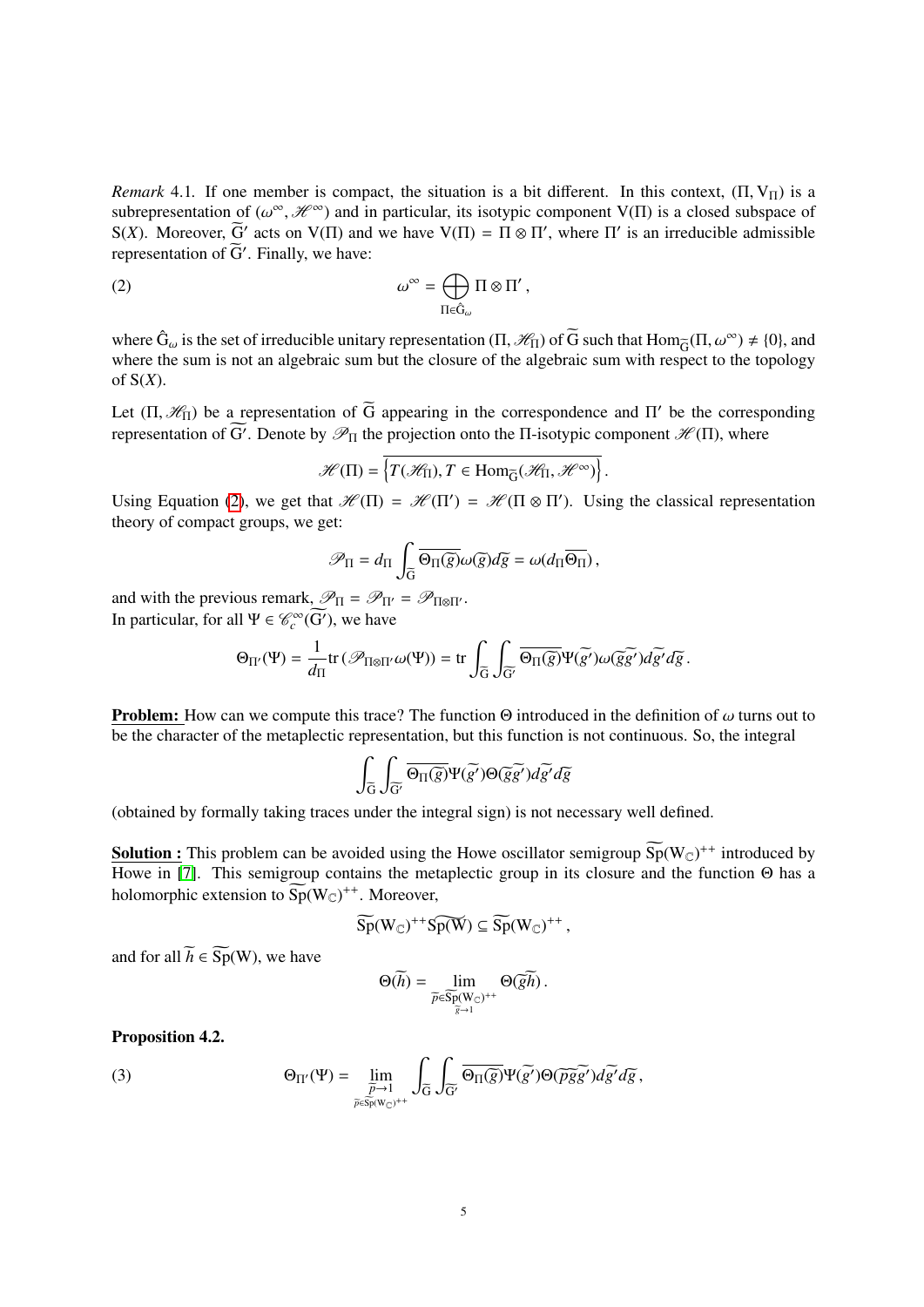*i.e. for every*  $\widetilde{g}' \in \widetilde{G}$ <sup>reg</sup> we have:

<span id="page-5-0"></span>(4) 
$$
\Theta_{\Pi'}(\widetilde{g}') = \lim_{\substack{\widetilde{p}\to 1\\ \widetilde{p}\in \widetilde{\mathrm{Sp}}(W_{\mathbb{C}})^{++}}} \int_{\widetilde{G}} \overline{\Theta_{\Pi}(\widetilde{g})} \Theta(\widetilde{p}\widetilde{g}\widetilde{g}') d\widetilde{g}.
$$

*Proof.* See [\[11,](#page-6-0) Theorem 4.3].

Let's now make some explicit computations for the dual pair  $(G = U(1, \mathbb{C}), G' = U(p, q, \mathbb{C}))$ . In this case G is abelian. Then every irreducible representation of G is a character. More precisely, they are case, G is abelian. Then, every irreducible representation of G is a character. More precisely, they are parametrized by an element  $k \in \mathbb{Z}$ 

(5) 
$$
\Pi_k(x = e^{it}) = (e^{it})^k = e^{ikt}.
$$

## How can we compute this integral?

(1) Denote by  $F_{\widetilde{p},\widetilde{g}'} : \widetilde{G} \to \mathbb{C}$  given in the equation [\(4\)](#page-5-0):

(6) 
$$
F_{\widetilde{p},\widetilde{g}'}(\widetilde{g}) = \overline{\Theta_{\Pi}(\widetilde{g})} \Theta(\widetilde{pgg}').
$$

Using classical results of differential geometry, we obtain:

$$
\int_{\widetilde{G}} F_{\widetilde{p},\widetilde{g}'}(\widetilde{g}) d\widetilde{g} = 2 \int_{G} H_{\widetilde{p},\widetilde{g}'}(g) de.
$$

where  $H_{\overline{p},\overline{g}'}$  is defined as  $H_{\overline{p},\overline{g}'}(pr(\overline{g})) = F_{\overline{p},\overline{g}'}(\overline{g})$  (we show that this function is well defined)

- (2) Using the Weyl integration formula, we obtain an integral over T (because the function  $H_{\tilde{p},\tilde{g}'}$  is central) central),
- (3) Let T' the compact Cartan subgroup of G' and let  $(T'_{\mathbb{C}})^{++}$  defined by

(7) 
$$
(T'_{\mathbb{C}})^{++} = {\text{diag}}(t_1, \ldots, t_{p+q}); \ |t_i| < 1 \text{ pour } 1 \leq i \leq p, |t_i| > 1 \text{ pour } p < i \leq p+q
$$

<span id="page-5-1"></span>**Lemma 4.3.** *For all*  $\widetilde{t} \in \widetilde{U}(1, \mathbb{C})$  *and*  $\widetilde{t'} \in (\widetilde{T}_{\mathbb{C}}')^{++}$ *, we get:* 

(8) 
$$
\Theta(\overline{tt'}) = \frac{(-1)^q t_1^{\frac{p+q}{2}} \left(\prod_{a=1}^{p+q} t'_a\right)^{\frac{1}{2}}}{\prod_{a=1}^p (t_1 - t'_a) \prod_{a=p+1}^{p+q} \left(t_1 - \frac{1}{t'_a}\right)}
$$

*Proof.* See [\[11,](#page-6-0) Proposition 6.1].

*Remark* 4.4 (Where does this formula come from?). As explained in [\[1\]](#page-6-11), if  $g \in Sp(W)$  is regular, the point  $(g, \xi) \in \widetilde{\text{Sp}}(W)$  satisfy  $\xi^2 = \det(i(g-1))^{-1}$ . Let  $U(1, \mathbb{C})$  a maximal compact subgroup of  $\text{Sp}(2, \mathbb{R})$ .<br>Then for every  $t' = e^{i\theta} \in U(1, \mathbb{C})$   $\theta \in 2\pi\mathbb{Z}$  we get Then, for every  $t' = e^{i\theta} \in U(1, \mathbb{C}), \theta \in 2\pi\mathbb{Z}$ , we get

$$
\det(i(t-1)) = \det \left( \begin{pmatrix} i\cos(\theta) - i & -i\sin(\theta) \\ i\sin(\theta) & i\cos(\theta) - i \end{pmatrix} \right) = (i\cos(\theta) - i)^2 - \sin(\theta)^2
$$

$$
= 2\cos(\theta) - 2 = -4\sin^2(\frac{\theta}{2}) = (e^{\frac{i\theta}{2}} - e^{-\frac{i\theta}{2}})^2
$$

$$
= \frac{(1 - e^{i\theta})^2}{(e^{\frac{i\theta}{2}})^2}
$$

 $\Box$ 

 $\Box$